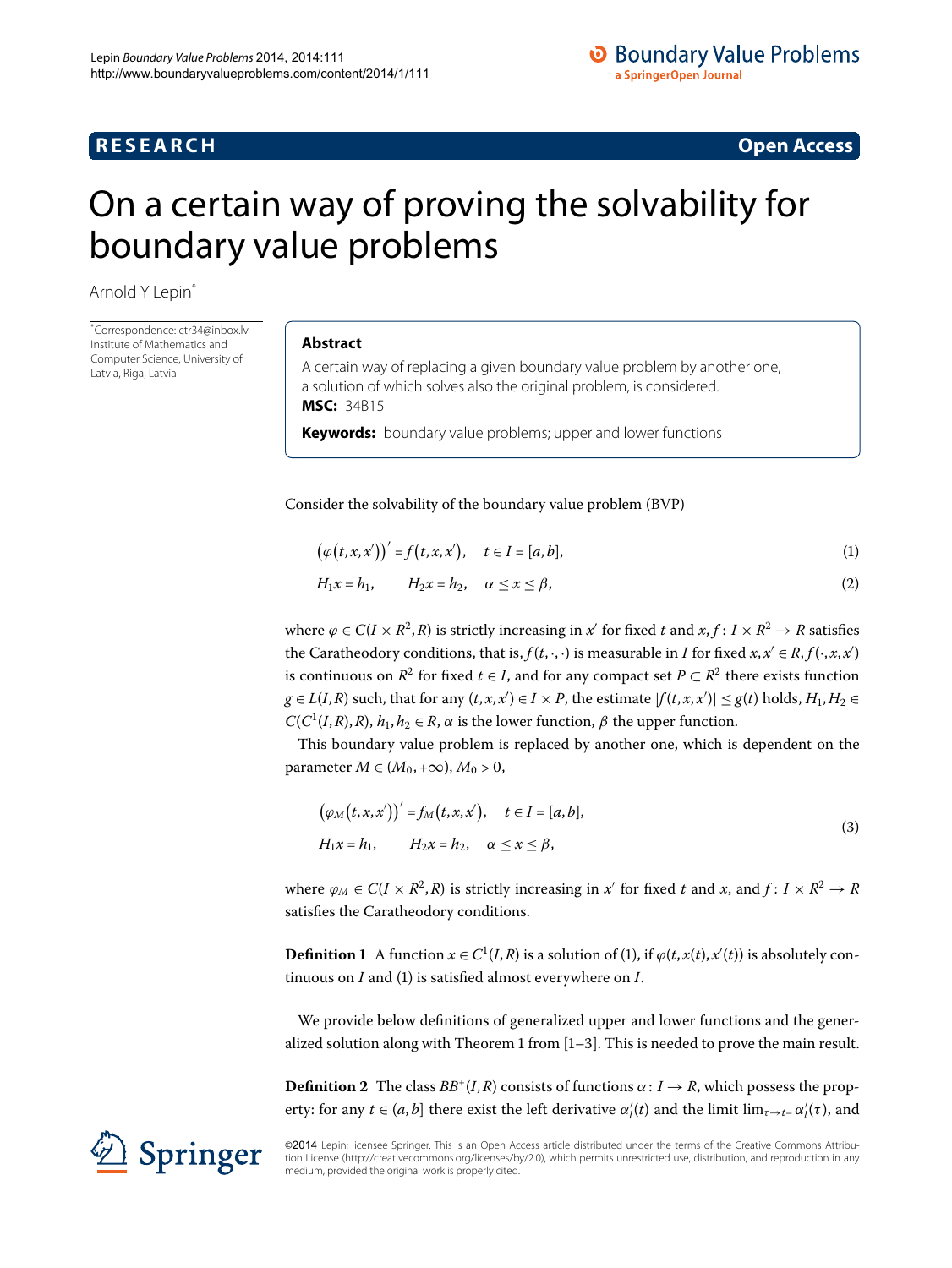$\alpha'_l(t) \ge \lim_{\tau \to t^-} \alpha'_l(\tau)$ ; for any  $t \in [a, b)$  there exist the right derivative  $\alpha'_r(t)$  and the limit  $\lim_{\tau \to t+} \alpha'_r(\tau)$ , and  $\alpha'_r(t) \leq \lim_{\tau \to t+} \alpha'_r(\tau)$ , and, for any  $t \in (a, b)$ ,  $\alpha'_l(t) \leq \alpha'_r(t)$ .

The class  $BB^{-}(I,R)$  consists of functions  $\beta: I \to R$ , which possess the following property: for any  $t \in (a, b]$  there exist the left derivative  $\beta'_l(t)$  and the limit  $\lim_{\tau \to t-} \beta'_l(\tau)$ , and  $\beta'_l(t) \leq \lim_{\tau \to t^-} \beta'_l(\tau)$ ; for any  $t \in [a, b)$  there exist the right derivative  $\beta'_r(t)$  and the limit  $\lim_{\tau \to t+} \beta'_r(\tau)$ , and  $\beta'_r(t) \ge \lim_{\tau \to t+} \beta'_r(\tau)$ , and, for any  $t \in (a, b)$ ,  $\beta'_l(t) \ge \beta'_r(t)$ .

**Definition 3** We call a bounded function  $\alpha \in BB^+(I,R)$  a *generalized lower function* and write  $\alpha \in AG(I, R)$ , if in any interval  $[c, d] \in I$ , where this function satisfies the Lipschitz condition, for any  $t_1 \in (c, d)$  and  $t_2 \in (t_1, d)$  where the derivative exists, the inequality

$$
\varphi(t_2,\alpha(t_2),\alpha'(t_2)) - \varphi(t_1,\alpha(t_1),\alpha'(t_1)) \geq \int_{t_1}^{t_2} f(s,\alpha(s),\alpha'(s)) ds
$$

holds. We will call a bounded function *β* ∈ *BB*–(*I*,*R*) a *generalized upper function* and write  $\beta \in BG(I, R)$ , if in any interval  $[c, d] \in I$ , where this function satisfies the Lipschitz condition, for any  $t_1 \in (c, d)$  and  $t_2 \in (t_1, d)$  where the derivative exists, the inequality

$$
\varphi\bigl(t_2, \beta(t_2), \beta'(t_2)\bigr) - \varphi\bigl(t_1, \beta(t_1), \beta'(t_1)\bigr) \le \int_{t_1}^{t_2} f\bigl(s, \beta(s), \beta'(s)\bigr) ds
$$

<span id="page-1-0"></span>holds.

<span id="page-1-1"></span>A function  $x: I \to R$  will be called a *generalized solution*, if  $x \in AG(I, R) \cap BG(I, R)$ .

A generalized solution has a derivative at any point, possibly infinite, either  $-\infty$  or  $+\infty$ , and  $x'$  is continuous on  $[-\infty, +\infty]$ ; if in some interval the derivative  $x'$  does not attain the values – $\infty$  or + $\infty$ , then *x* is a solution of (1[\)](#page-0-1) in this interval.

**Theorem 1** Let  $\alpha \in AG(I, R)$ ,  $\beta \in BG(I, R)$  and  $\alpha \leq \beta$ . Then for any  $A \in [\alpha(a), \beta(a)]$  and  $B \in [\alpha(b), \beta(b)]$  *there exists a generalized solution of the Dirichlet problem* 

$$
(\varphi(t,x,x'))' = f(t,x,x'), \qquad x(a) = A, \qquad x(b) = B, \quad \alpha \leq x \leq \beta.
$$
 (4)

<span id="page-1-2"></span>In addition to conditions on  $\alpha$  and  $\beta$  the compactness conditions are needed for solvabil-ity of the boundary value problem (1[\)](#page-0-2)-(2). The Nagumo condition [4] for  $\varphi$ -Laplacian and the Schrader condition [5] are sufficient conditions for compactness of a set of solutions. We accept the following compactness conditions.

**Definition 4** We say that the compactness condition is fulfilled, if for all  $A \in [\alpha(a), \beta(a)]$ and  $B \in [\alpha(b), \beta(b)]$  $B \in [\alpha(b), \beta(b)]$  $B \in [\alpha(b), \beta(b)]$  any *generalized solution* of the Dirichlet problem (4) is a solution.

It is clear that this condition is weaker than the Schrader condition. A set of solutions of the Dirichlet problem (4) will be denoted by *S*.

**Remark 1** If  $\alpha \in AG(I, R)$ ,  $\beta \in BG(I, R)$ ,  $\alpha \leq \beta$  and the compactness condition is fulfilled, then the Dirichlet problem  $(4)$  has a solution.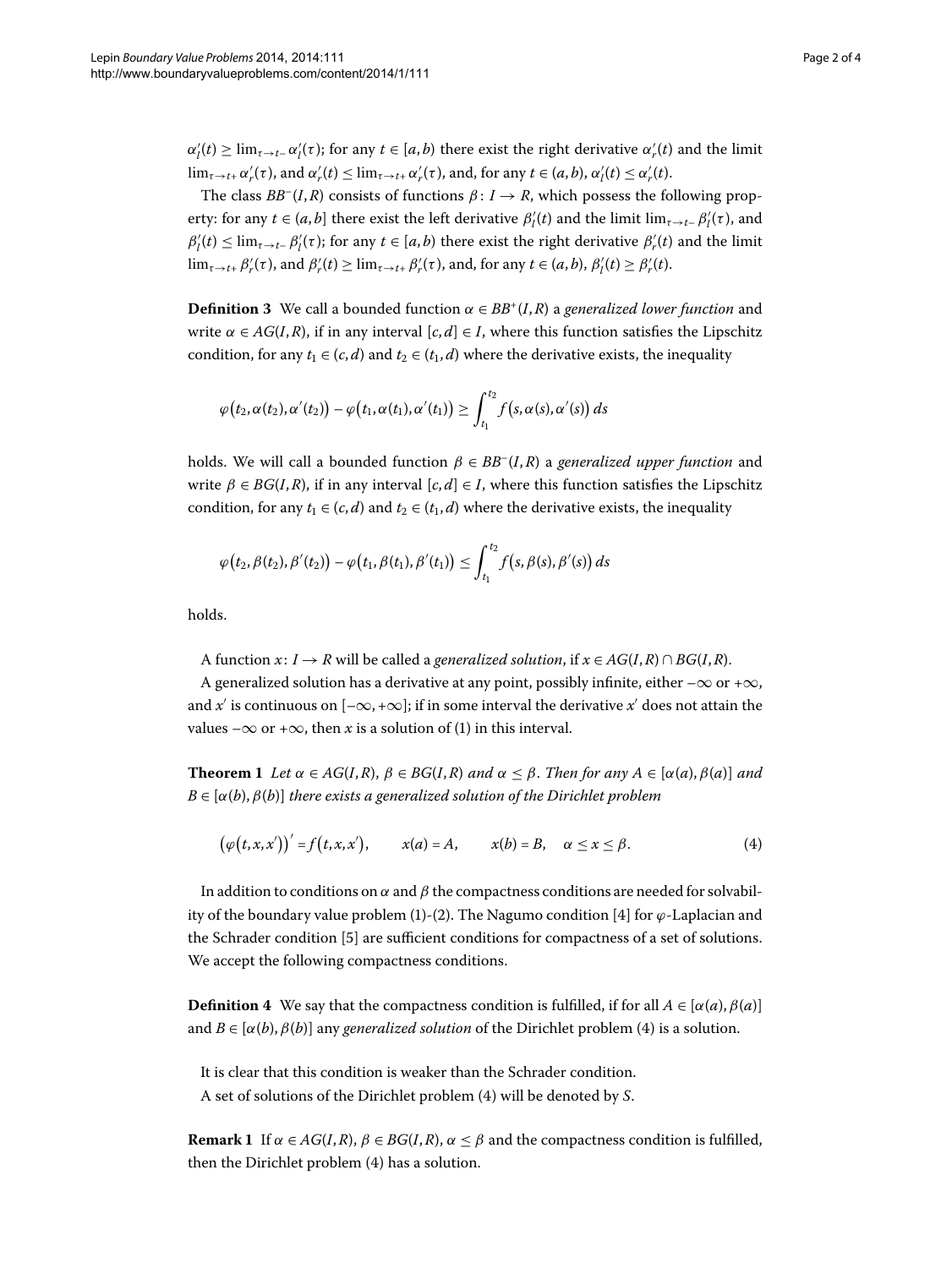<span id="page-2-0"></span>**Theorem 2** Let  $\alpha \in AG(I, R)$ ,  $\beta \in BG(I, R)$  and the compactness condition be fulfilled. If *the boundary value problem* (3[\)](#page-0-3) *has a solution*  $u_M$  *for all*  $M \in (M_0, +\infty)$  *and for*  $t \in I$ 

$$
\varphi_M(t,x,x') = \varphi(t,x,x'), \qquad f_M(t,x,x') = f(t,x,x'), \quad \alpha \leq x \leq \beta, |x'| \leq M,
$$

*then there exists*  $M_1 \in (M_0, +\infty)$  $M_1 \in (M_0, +\infty)$  *such that*  $u_{M_1}$  *solves the boundary value problem* (1)-(2).

*Proof* Notice that the results in [6] imply that  $\sup\{\|x'\|_C : x \in S\} = M_0 < +\infty$ . Suppose the contrary. Let the sequence  $\{M_i\}$ , where  $M_i \in (M_0, +\infty)$ ,  $i = 1, 2, \dots$  tend to infinity. Consider the sequence  $\{u_i\}$ , where  $u_i = u_{M_i}$ ,  $i = 1, 2, \ldots$ . We can assume, without loss of generality, that it converges in any rational points of the interval  $(a, b)$  to the function  $u$ , located between *α* and *β*. Notice that without loss of generality for any interval  $(a_1, b_1) \subset (a, b)$ it follows from the boundedness of *u* and the Mean Value Formula that there exists an interval  $[c, d] \subset (a_1, b_1)$  such that

$$
\sup\{|u'_i(t)| : i \in \{1, 2, \ldots\}, t \in [c, d]\} = L < +\infty.
$$

It is clear that  $u_i$ ,  $i \in \{1, 2, ...\}$ , and *u* satisfy the Lipschitz condition with constant *L* in  $[c, d]$ . The *u* can be extended by continuity to the entire interval  $[c, d]$ , and thus we obtain a function *u* that satisfies the Lipschitz condition. It follows from the Lipschitz condition that  $\{u_i(t)\}$  converges to  $u(t)$  for any  $t \in [c, d]$ . It is clear that the derivatives  $\{u'_i(t)\}$  converge to the derivative  $u'(t)$  $u'(t)$  $u'(t)$  for any  $t \in [c, d]$ . Therefore,  $u(t)$  is a solution of (1) in the interval  $[c, d]$ . Continuing the construction of  $u(t)$  on both sides, one gets a solution of (1) on the maximal interval  $(c_1, d_1)$ . If  $c_1 > a$ , then  $\lim_{t \to c_1+} u'(t)$  is either  $-\infty$  or  $+\infty$ . Similarly, if *d*<sub>1</sub> < *b*, then  $\lim_{t\to d_1^-} u'(t)$  is either –∞ or +∞. If *c*<sub>1</sub> = *a* and  $\lim_{t\to a_+} u'(t)$  is not –∞ or +∞, then *u*(*t*) can be continued to *a*. Similarly, if  $d_1 = b$  and  $\lim_{t \to b^-} u'(t)$  is not  $-\infty$  nor +∞, then *u*(*t*) can be continued to *b*. By repeating this construction, find an open set *I* in *I*, where the function  $u(t)$  $u(t)$  is defined and  $u(t)$  is a solution of (1) on intervals from  $I_1$ . A set  $I_2 = I \setminus I_1$  is closed and nowhere dense. For  $t \in I_2$  the limit  $\lim_{i\to\infty} u_i'(t)$  is equal to  $-\infty$ or +∞. Indeed, assuming the contrary and acting as above, we get  $t \in I_1$ . Extend  $u(t)$  to irrational points of *I*<sub>2</sub>. If  $a \in I_2$ , then  $u(a) = \lim_{t \to a^+} u(t)$ , and in the remaining cases  $u(\tau) =$  $\lim_{t\to\tau^-} u(t)$ . The above limits exist since  $u(t)$  is monotone in neighborhood of any point from *I*<sub>2</sub>. Similarly we get for  $t \in I_2$ ,  $u'(t) = \lim_{i \to \infty} u'_i(t)$  and  $\lim_{\tau \to t} u'(\tau) = u'(t)$ . Therefore  $u(t)$  $u(t)$  is a generalized solution of (1). It follows from the compactness condition that  $u(t)$ is a solution of [\(](#page-0-1)1). Let us show that the sequence  $\{u_i'(t)\}$  uniformly converges to  $u'(t)$ . Suppose the contrary is true. We assume, without loss of generality, that there exist  $\varepsilon > 0$ and a sequence  $\{t_i\}$ , where  $t_i \in I$ ,  $i = 1, 2, \ldots$  such that  $|u'(t_i) - u'_i(t_i)| > \varepsilon$ ,  $i = 1, 2, \ldots$  and  $\lim_{i\to\infty} t_i = t_0$ . Consider the case  $u'_i(t_i) > u'(t_i) + \varepsilon$ ,  $i = 1, 2, \ldots$ . We can assume, without loss of generality, that  $u'_i(t_0) > u'(t_0) + \varepsilon/2$ ,  $i = 1, 2, ...,$  and this contradicts the equality  $\lim_{i\to\infty} u_i'(t_0) = u'(t_0)$ . The uniform convergence is proved. We can conclude now that all  $u_i(t)$  $u_i(t)$  $u_i(t)$  are the solutions of the boundary value problem  $(1)-(2)$ .  $\Box$ 

**Remark 2** Theorem 2 gives the possibility to prove the solvability of boundary value problems if the solvability of more simple boundary value problems is known.

**Remark 3** If  $\alpha'(a) \ge \beta'(a)$  and the inequalities  $\alpha'(a) \ge \alpha'(a) \ge \beta'(a)$  hold for a solution *x* of the boundary value problem  $(1)-(2)$  $(1)-(2)$  $(1)-(2)$  $(1)-(2)$ , then the compactness condition (Definition 4) can be weakened.